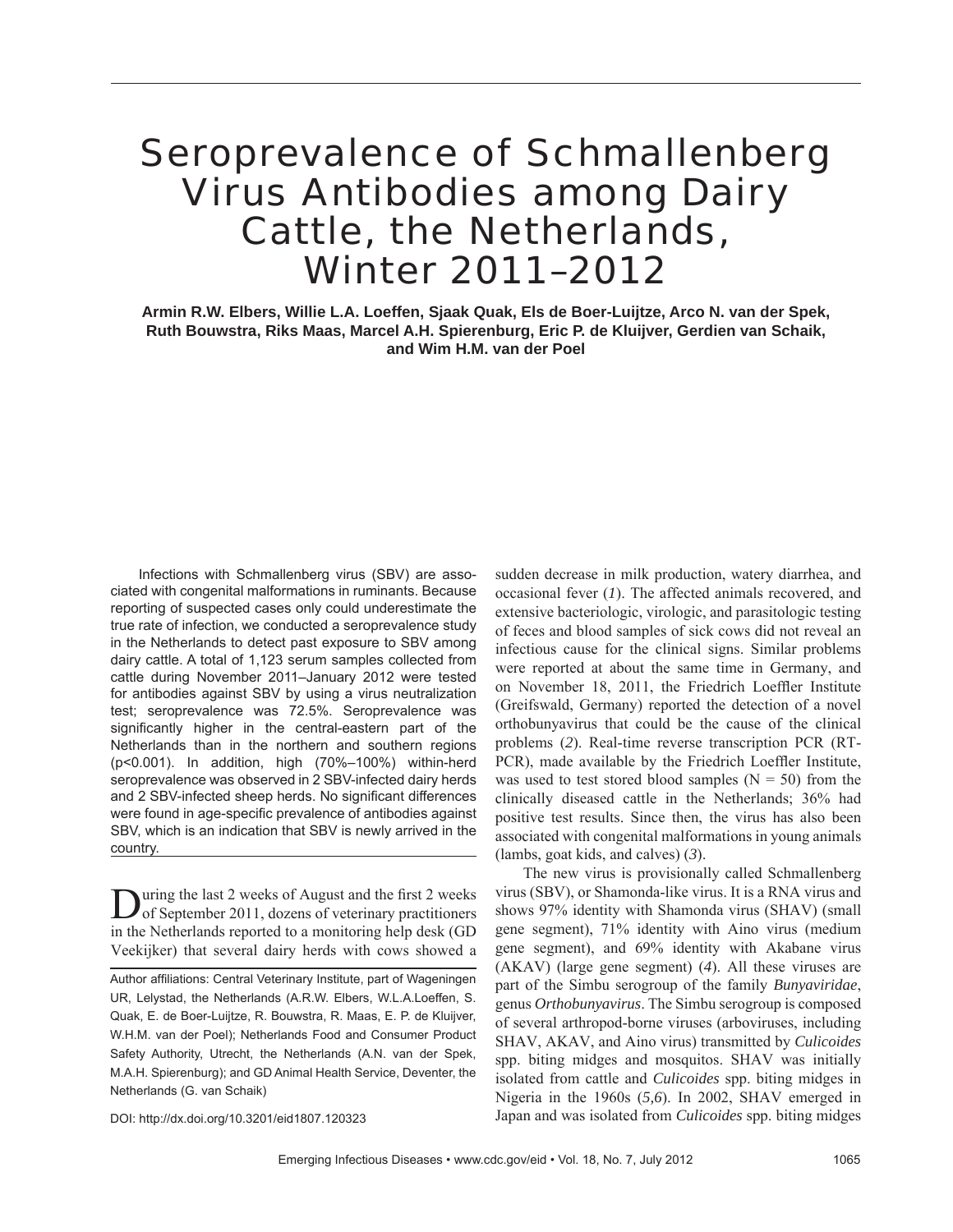# RESEARCH

and sentinel cattle (*7*). Japan has been considered an area to which several Simbu group viruses have been endemic in cattle since the 1970s (*8*).

Knowledge specifically related to SBV is limited; according to a risk assessment by the European Centre for Disease Prevention (http://ecdc.europa.eu/en/publications/ Publications/231112 TER Risk assessement Schmallenberg\_virus.pdf), transmission of SBV to humans is considered unlikely but cannot be ruled out. Recently, serosurveys were conducted to assess zoonotic transmission of SBV in farmers and veterinarians in Germany and the Netherlands, who are likely to come in contact with the virus, but no infection was found (*9*,*10*).

In the Netherlands, reporting of suspected cases of SBV infection in animals (occurrence of arthrogryposis hydranencephaly syndrome in calves, lambs, and goat kids) is obligatory; a report is followed by confirmatory testing of brain tissue samples by RT-PCR. However, the observed suspected cases are likely an underestimation of the true rate of infection; in addition, infected livestock may give birth to healthy young animals, adding to the underestimation of the true rate of infection. Therefore, serodiagnostic studies are needed to detect past exposure to SBV in ruminant populations in the affected countries. Within weeks after the start of the SBV epidemic, a virus neutralization test (VNT) was developed at the Central Veterinary Institute (CVI). This test made it possible to quickly execute a seroprevalence study of antibodies against SBV in dairy cattle in the Netherlands.

# **Materials and Methods**

## **Seroprevalence Sampling Design**

To estimate the seroprevalence of SBV in the dairy cattle population in the Netherlands with considerable precision, we used the following preconditions for sample size calculation (*11*): an a priori expected prevalence of 50% (this will yield the highest possible sample size), a maximum allowable error in the prevalence estimate of  $\approx$ 3%, a 95% confidence in the estimate, and a population size of ≈1.5 million head of dairy cattle (on the basis of 2012 census data of Statistics Netherlands, The Hague, the Netherlands). These conditions yielded a calculated sample size of >1,100 randomly selected dairy cattle.

Because dairy cattle and the premises on which they are housed are not distributed homogenously in the Netherlands, a stratified random sampling design with the 12 provinces in the Netherlands as a stratification level was set up to provide a representative sample. On the basis of census data of Statistics Netherlands (12), the stratified distribution of dairy cattle by province was used for setting up the sampling frame. The sampling frame comprised dairy cattle from which serum samples were collected

during November 2011–January 2012 for monitoring testing of antibodies against bluetongue virus or as part of a specific surveillance investigation of 125 dairy farms to exclude introduction of notifiable animal diseases because of purchase of possibly contaminated bedding material from a third country. Serum samples from these dairy cattle were stored at CVI and were available for our study. The dairy cattle in our final sampling list (most drawn from the bluetongue monitoring set, completed with 37 randomly selected samples originating from 12 cattle herds from the surveillance investigation set) were randomly selected within each stratum (province) of the sampling frame proportional to the number of dairy cattle in each province. This process provided an accurate representation of dairy cattle of the target population in our sample.

Animals within a herd share common characteristics such as nutrition, housing, and exposure to disease pathogens (*13*). In the case of infectious diseases, common exposure to disease pathogens probably results in a common serologic status within herds. As a consequence, differences in prevalence between herds are larger than differences between animals within herds. Therefore, it is essential to sample relatively more herds and fewer animals within a herd than in a situation without clustering of disease events, as was shown for estimating the population prevalence for pseudorabies virus infection (*14*). A measure for agreement in serologic status between animals within a herd is given by the intraclass correlation coefficient  $\mu$  (15). Because we presumed a high intraclass correlation with respect to serologic status of animals within herds (based on preliminary test results from a few infected herds), on average 2 dairy cattle (minimum 1, maximum 4) from the same dairy herd were included in the sampling list to prevent occurrence of too many cattle from the same herd. This selection procedure resulted in 1,123 samples from dairy cattle from 489 dairy herds.

In addition to estimating seroprevalence of SBV in the dairy cattle population in the Netherlands, we estimated the seroprevalence in the dairy cattle population by 3 regions in the Netherlands to determine possible regional differences in seroprevalence. These regions were the northern part of the Netherlands (465 samples), comprising Groningen, Friesland, Drenthe, and Noord-Holland Provinces; the southern part of the Netherlands (196 samples), comprising Zeeland, Zuid-Holland, Noord-Brabant, and Limburg Provinces; and the central-eastern part of the Netherlands (462 samples), comprising Overijssel, Gelderland, Flevoland, and Utrecht Provinces. A cattle density map on municipality level was created on the basis of the number of cattle per municipality as received from the "Dienst Regelingen" from the Ministry of Economic Affairs, Agriculture and Innovation. Figure 1 shows the geographic distribution of dairy herds from which we tested, on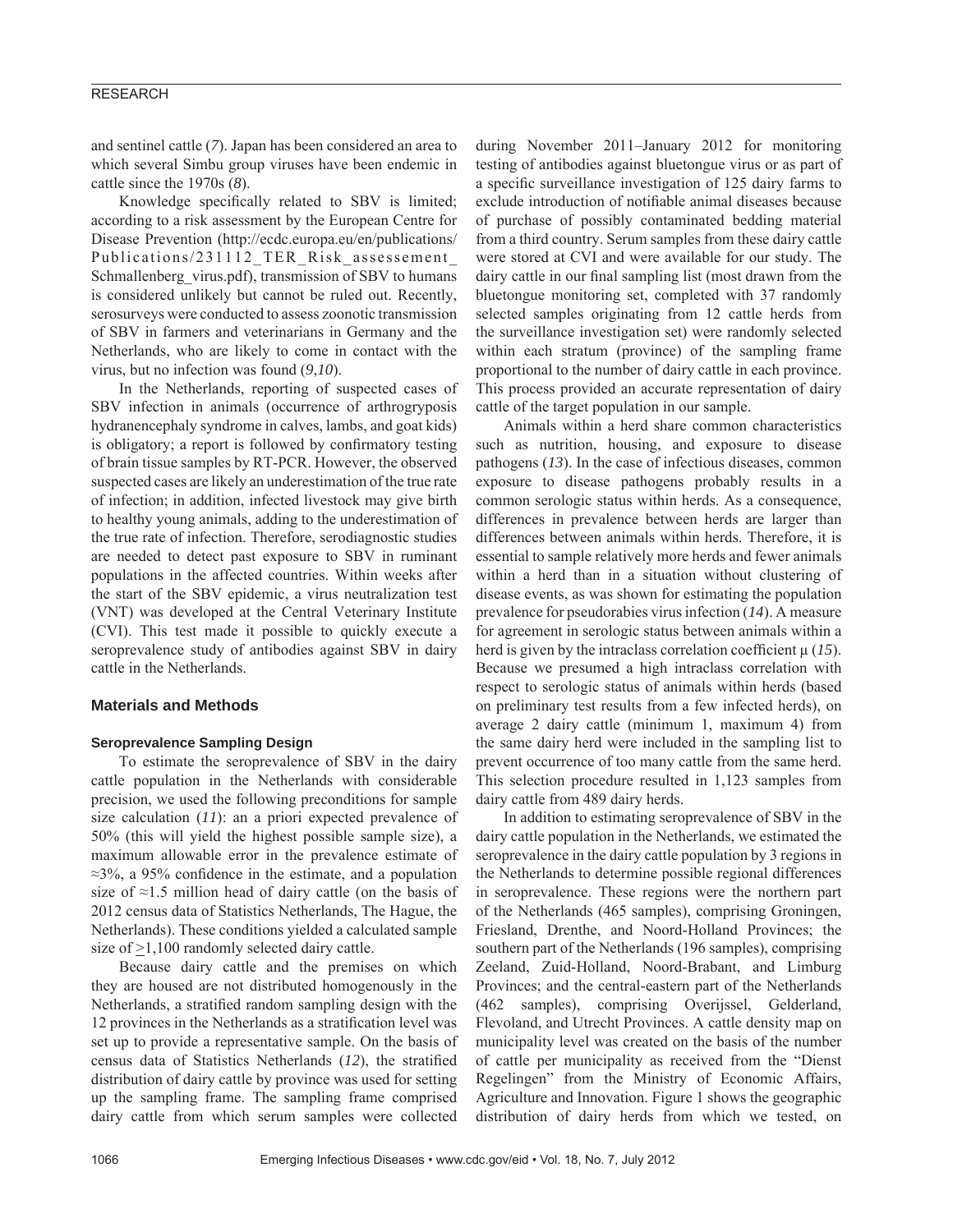

Figure 1. Geographic distribution of dairy herds from which 1–4 animals were sampled (red dots) in study of Schmallenberg virus seroprevalence, the Netherlands, 2011–2012. Cattle density is indicated by gray shading; blue outlines denote regional borders.

average, 2 dairy cattle. The data indicate that our sampling was indeed representative for the geographic distribution of cattle in the Netherlands.

The mean age of cattle tested was 23 months (range 12–79 months); 60% were 20–24 months of age. To test possible differences in age-specific antibody prevalence for cattle in the northern, central-eastern, and southern regions, we defined 3 age cohorts:  $\leq 18$  months, 18–24 months, and >24 months. Date of birth and date of blood sampling were available for 1,085 head of cattle, which enabled us to calculate the age of the cattle at the date of blood sampling.

#### **Within-herd Seroprevalence**

To gain insight into the within-herd seroprevalence of infected herds (based on RT-PCR test results of malformed lambs and calves that had been born), we sampled 2 cattle herds and 2 sheep flocks for comparison. We used the following preconditions for sample size calculation: an a priori expected prevalence of ≈70%, a maximum allowable error in the prevalence estimate of  $\approx 5\%$ , and a 95% confidence in the estimate.

Sheep flock 1 consisted of 800 ewes  $\geq$ 1 year of age, 120 ewes  $\leq$ 1 year of age, and 14 rams. The flock was located in the eastern part of the Netherlands. From the beginning of the study through December 30, 2011, a total of 41 lambs were born; 15 lambs (37%) were malformed. Clinical signs observed in the malformed lambs were arthrogryposis, ankylosis, scoliosis, torticollis, kyfosis, and hydranencephaly. From this flock, 60 ewes that had already lambed were tested.

Sheep flock 2 consisted of 81 ewes  $\geq$ 1 year of age and 1 male ram. The flock was located in the southern part of the Netherlands. From the beginning of the study through February 7, 2012, a total of 30 lambs were born (15 female and 15 male); 2 lambs (13%) were malformed (1 female and 1 male). Clinical signs observed in the malformed lambs were arthrogryposis, ankylosis, torticollis, ataxia, and neurologic signs. From this flock, 35 ewes that had already lambed were tested.

Dairy herd 1 consisted of 58 dairy cattle  $\geq$ 2 years of age and 40 young stock  $\leq$  years of age. The flock was located in the southwestern part of the Netherlands. From the beginning of the study through February 8, 2012, 1 calf was born malformed. Clinical signs observed in the malformed calf were arthrogryposis and ankylosis. From this herd, 34 dairy cattle were tested.

Dairy herd 2 consisted of 40 dairy cattle  $\geq$  years of age and 20 young stock  $\leq$  years of age. The flock was located in the northern part of the Netherlands. From the beginning of the study through January 30, 2012, 2 malformed calves (twins) were born. Clinical signs observed in the malformed calves were scoliosis and hydranencephaly. From this herd, 34 dairy cattle were tested.

### **Statistical Analysis**

Exact 95% CIs for estimated seroprevalences were calculated according to Fleiss (*16*). Differences in mean seroprevalence of antibodies against SBV of dairy cattle populations between regions in the Netherlands were tested with the 2-sample proportion test (*17*). Differences in agespecific mean prevalence of antibodies against SBV of dairy cattle in the northern, southern, and central-eastern region were tested with the 2-sample proportion test (*17*).

An intraclass correlation coefficient μ was calculated to measure the agreement in serologic status between dairy cattle sampled within the same herd. The intraclass correlation coefficient (minimum 0, maximum 1) was estimated by using analysis of variance, with herd as independent variable and the serologic status of individual animals (seropositive or seronegative) as dependent variable (*15*).

## **Serologic Test**

Serum samples were tested in a VNT against SBV (W.L.A. Loeffen et al., unpub. data). A virus isolate from brain tissue of a lamb, fourth passage on Vero (African green monkey kidney) cells, was used in the test, which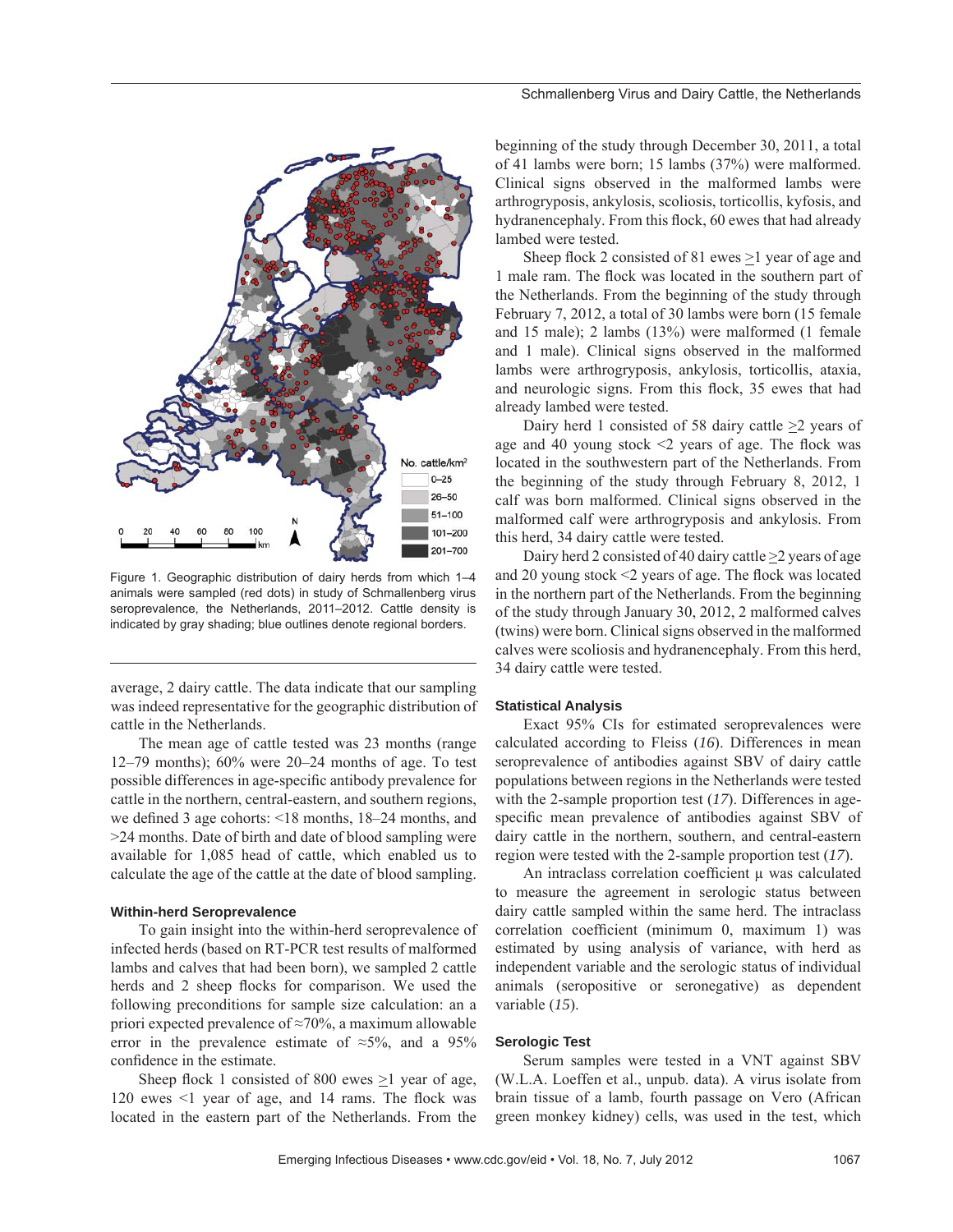# RESEARCH

was performed in flat-bottomed, 96-well microtiter plates on VERO cells. The medium used for cells and dilutions was Dulbecco minimal essential medium + Glutamax (GIBCO Invitrogen, Carlsbad, CA, USA), contained with 3% fetal calf serum and 1% penicillin and streptomycin at final concentrations of 100 IU and 100  $\mu$ g/mL, respectively, in the medium. Serum samples were heated for 30 min at 56°C before testing. Serum samples were diluted in the test plate, starting from 1:4, followed by 2-fold dilutions up to 1:512 in volumes of 50 μL. Subsequently, virus (500 median tissue culture infective dose per well) was added to each well, also in a volume of 50 μL. After preincubation at 37°C for 1–2 hours, 20,000 cells per well were added in a volume of 100 μL. Plates were incubated for 5 days at 37°C in 5% CO<sub>2</sub>.

After 5 days, the plates were emptied and stained with amido black. The titer was determined as the reciprocal of the dilution in which 25%–100% of the monolayer was still intact. Titers  $\geq$ 8 were considered positive on the basis of a prior validation in which a specificity and sensitivity of >99% were estimated with this cutoff. Control samples (positives and negatives) were included in each run of the test. Virus used in each run was back titrated in 24 columns of 4 dilutions each.

## **Results**

The estimated seroprevalence of antibodies against SBV in dairy cattle, winter 2011–2012, for the Netherlands  $(N = 1,123)$  was 72.5% (95% CI 69.7%–75.1%). The agreement in serologic status between dairy cattle sampled within the same herd in our prevalence study, as measured by the intraclass correlation coefficient, was high, 0.73. This finding indicates that in any particular herd, a strong tendency exists that either most cattle in that herd will be seropositive or most will be seronegative.

We found no statistically significant  $(p>0.05)$ differences in age-specific mean prevalence of antibodies against SBV of cattle in the 3 regions (Table). In the southern and northern regions, we found a slight trend of increased seroprevalence from the younger to the older age cohorts; in the central-eastern region, this trend was absent.

Figure 2 shows the geographic distribution of seropositive dairy herds  $(\geq 1$  cows sampled tested seropositive) and seronegative dairy herds (all cows sampled tested seronegative). These data indicate no association between cattle density and occurrence of seropositive or seronegative herds. Furthermore, the

geographic distribution of seropositive and seronegative herds is random, showing no specific clusters of seropositive or seronegative herds. The estimated seroprevalence of antibodies against SBV in dairy cattle in the central-eastern part of the Netherlands ( $n = 462$ ; seroprevalence 82.7%, 95% CI 78.8%–86.0%) was significantly ( $p<0.001$ ) higher than the estimated seroprevalence of antibodies against SBV in dairy cattle in the northern  $(n = 465)$ ; seroprevalence 67.1%, 95% CI 62.6%–71.3%) and southern (n = 196; seroprevalence 61.2%, 95% CI 53.9%–68.0%) parts of the country. Figure 3 shows the distribution of VNT antibody titers against SBV of seropositive samples from dairy cattle; 50% of the samples showed a titer >512.

For testing of within-herd seroprevalence, in dairy herd 1, 25/34 cows tested seropositive (within-herd seroprevalence 73.5%, 95% CI 55%–87%); in dairy herd 2, all 34 cows tested seropositive (within-herd seroprevalence 100%, 95% CI 87%–100%). In sheep flock 1, 56/60 ewes tested seropositive (within-flock seroprevalence  $93.3\%$ , 95% CI 82%–98%); in sheep flock 2, 25/35 ewes tested seropositive (within-flock seroprevalence 71.4%, 95% CI 52%–85%).

# **Discussion**

We found a high seroprevalence of antibodies against SBV in dairy cattle in the Netherlands in the winter of 2011–2012, which indicates widespread exposure to SBV during the biting insect seasons of spring, summer, and fall 2011. Between the start of the investigation and last day of the surveillance period (March 29, 2012), a total of 782 calves with suspected SBV infection were tested by PCR in the Netherlands (Netherlands Food and Consumer Product Safety Authority, www.vwa.nl/onderwerpen/ dierziekten/dossier/schmallenbergvirus); only 14% had positive test results. Combined with our study results on within-herd seroprevalence and the fact that a certain population of infected livestock would not produce malformed calves because the dams were infected outside the critical period of pregnancy, this finding illustrates the considerable underestimation of the true rate of infection in the population when only counting suspected cases.

The seroprevalence of antibodies against SBV in dairy cattle is significantly higher in the central-eastern part of the Netherlands than in the northern and southern parts of the country. This finding likely indicates that SBV was first introduced into the eastern part of the Netherlands and is supported by the fact that the first dairy herds reporting

| Table. Age-specific mean prevalence of antibodies against Schmallenberg virus among cattle, the Netherlands, 2011–2012 |                            |                        |                 |            |
|------------------------------------------------------------------------------------------------------------------------|----------------------------|------------------------|-----------------|------------|
|                                                                                                                        | No. cattle (prevalence, %) |                        |                 |            |
| Age range, mo                                                                                                          | Northern region            | Central-eastern region | Southern region | Total      |
| < 18                                                                                                                   | 7(42.9)                    | 13 (76.9)              | 13 (46.2)       | 33(57.6)   |
| $18 - 24$                                                                                                              | 331 (65.0)                 | 337 (82.8)             | 151 (60.9)      | 819 (71.6) |
| >24                                                                                                                    | 103 (72.8)                 | 98 (80.6)              | 32(68.8)        | 233 (75.5) |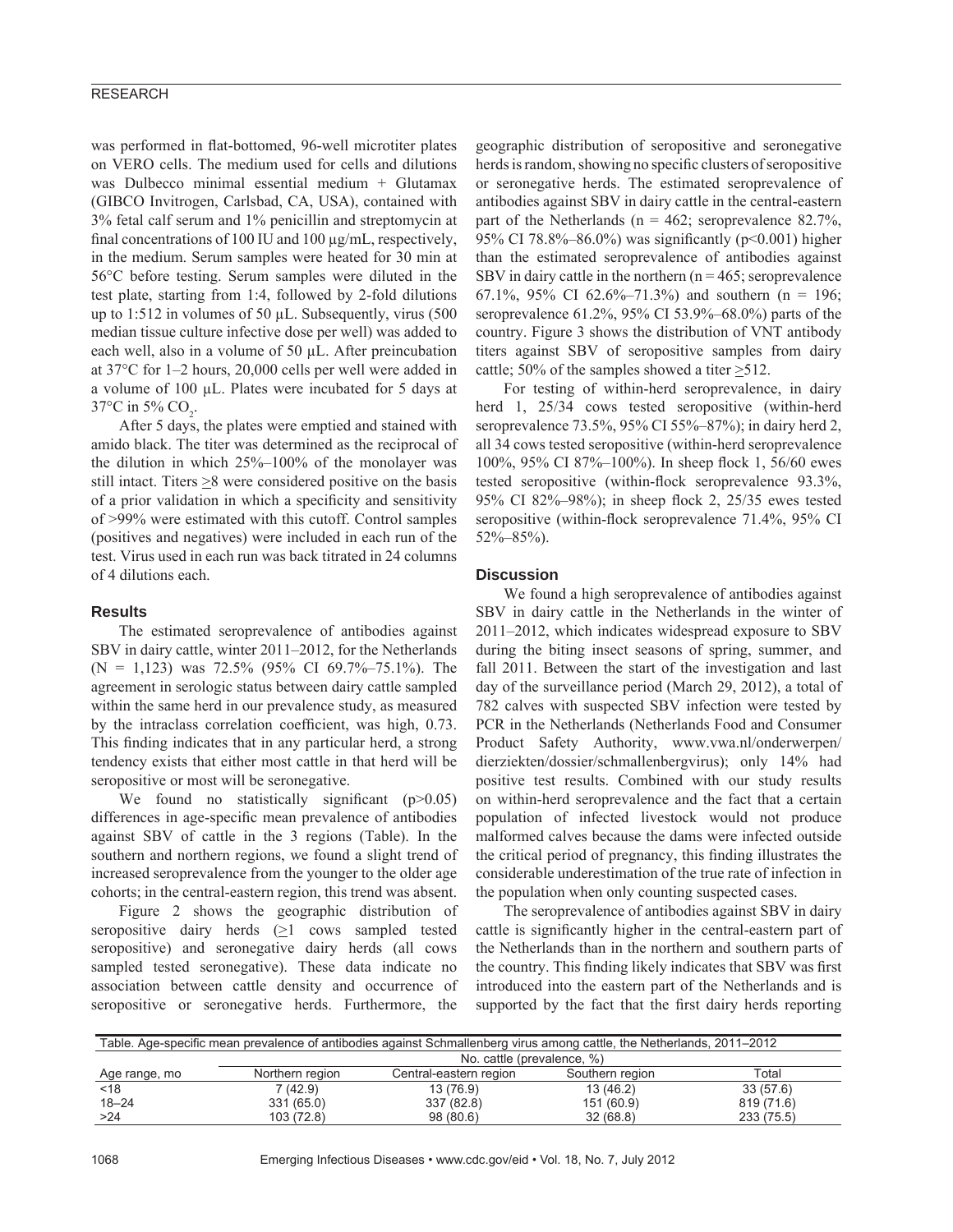

Figure 2. Geographic distribution of dairy herds sampled in study of Schmallenberg virus seroprevalence with positive results (>1 animals sampled tested seropositive; red dots) and negative results (all animals sampled tested seronegative; yellow dots), the Netherlands, 2011–2012. Cattle density is indicated by gray shading; blue outlines denote regional borders.

cows with clinical signs of SBV infection in September 2011 were located in the same areas (*1*).

We found no significant differences in age-specific mean prevalence of antibodies against SBV of cattle in the 3 regions, which indicates that SBV is newly arrived in the area. A clear increasing age-specific prevalence would have suggested that the virus had been there for 2–3 years but unrecognized earlier on. In the southern and northern region, there was a slight trend of increased seroprevalence from the young to the older age-cohorts, which can be expected because the young age cohort is housed inside for most of the time, preventing exposure to infected vectors. In the central-eastern region, this trend was absent, which is another indication that SBV was first introduced into the eastern part of the Netherlands.

Testing of serum samples banked during other studies before 2011 is planned to determine whether evidence exists of SBV infection before 2011. We could find no comparable seroprevalence studies on SBV or SHAV activity from other countries. However, a seroprevalence study conducted at the end of the New South Wales AKAV epidemic that occurred during April–October 1974 showed 80% seroprevalence in ≈4,000 serum samples from cattle  $(18)$ . This finding illustrates that an outbreak season with another orthobunyavirus can result in a comparable level of infection to that found in our study.

Regarding SBV within-herd seroprevalence, our preliminary results indicate that, by the end of an outbreak season, most animals within an affected herd have been infected. Previous studies investigating AKAV outbreaks showed comparably high within-herd seroprevalence of antibodies in cattle in Australia: 77% in 1964 (*19*), up to 89% in 1971 (*20*), and 99% in 1988 in New South Wales (*21*). Furthermore, serologic investigations in the Kumamoto and Kagoshima Prefectures in Japan, where 98.3% of 119 tested cattle with neurologic signs were seropositive against AKAV, showed that 74.3% of cohabitated cattle without neurologic signs in these farms were also seropositive (*22*). Monthly sampling of sentinel cattle in Australia indicated that within 1–2 months after the start of sampling, 100% of the sentinel animals within herds were seropositive for AKAV exposure (*23,24*).

We cannot predict the progress of SBV during the coming months in the ruminant populations in the Netherlands. While a certain level of protection against new infection may be expected for naturally infected animals, but to our knowledge, no solid information on the protective capacity of SBV antibodies exists. In addition, in a population showing a seroprevalence of 70%, it should be assumed that a considerable portion of animals remain susceptible to SBV infection. Recent reports of SBV in *Culicoides* spp. biting midges from Belgium and Denmark implicated *C. obsoletus* complex and *C. dewulfi* midges as potential vectors in the transmission and spread of SBV (*25,26*). From experiences with other ruminant Simbu serogroup viruses in Asia and Australia, it may be assumed that, if previously uninfected animals are infected by vectors before mating, protection would be incurred against the occurrence of congenital malformations in newborns



Figure 3. Frequency distribution of titers for serum samples (n = 814) positive for Schmallenberg virus antibodies by virus neutralization test (VNT) in study of Schmallenberg virus seroprevalence, the Netherlands, 2011–2012.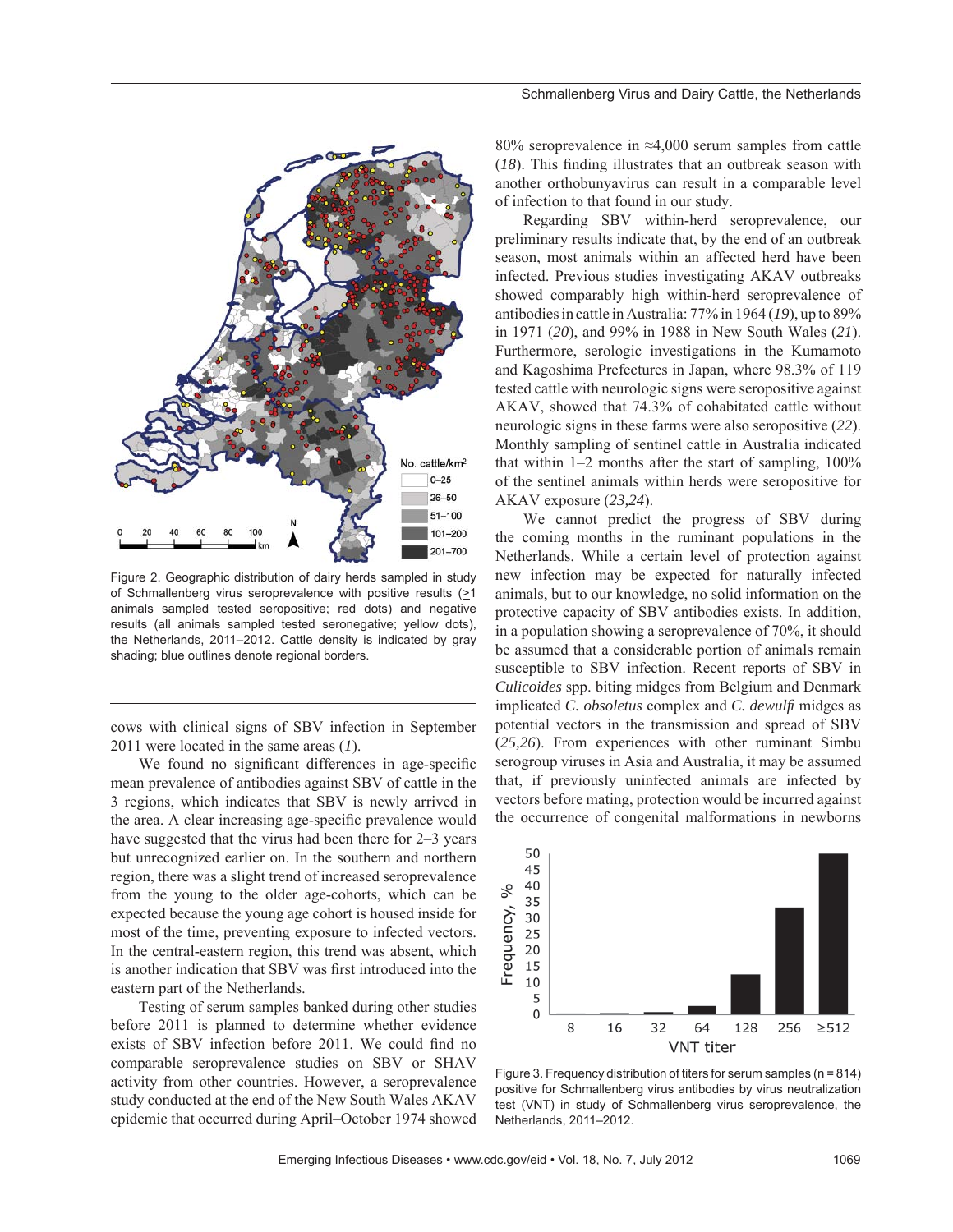# RESEARCH

(*27*). Vaccination of the dams before they are mated would likely produce a similar protection; however, no vaccine for SBV is available.

Our study estimated seroprevalence at the population level and showed differences in seroprevalence among regions within the Netherlands. If an estimate of seroprevalence is desired at a more detailed regional level, a larger number of animals must be sampled and tested. This estimate will be feasible (cost- and labor-wise) when samples are tested with the VNT using a limited number of dilutions or an ELISA (less expensive and labor-intensive than the VNT) becomes available.

When designing our prevalence study, we assumed a high agreement in serologic status among dairy cattle sampled within the same herd. The observed within-herd prevalence and the high agreement in serologic status among dairy cattle sampled within the same herd in our study retrospectively indicate that sampling a relatively low number of animals within a herd and relatively more herds enables an accurate estimate of the overall seroprevalence of the dairy cattle population. These infection dynamic characteristics can be used by other research groups when designing future seroprevalence studies in the other SBVaffected countries.

### **Acknowledgments**

We thank Hendrik-Jan Roest, Miriam Koene and Aldo Dekker for generously providing negative validation serum samples; Mieke Maris (CVI) for collecting serum samples from infected farms (positive field serum samples for validation) and culturing of the virus; Yolanda de Visser, Rick Koopman, Diana Korver, Heleen van den Heuvel and Betty Verstraten (CVI) for planning and execution of the diagnostic testing; Gert-Jan Boender (CVI) for preparing Figures 1 and 2.

This study was commissioned and funded by the Dutch Ministry of Economic Affairs, Agriculture, and Innovation (WOT programme #01).

Dr Elbers is a veterinary epidemiologist and senior scientist in the Department of Epidemiology, Crisis organisation and Diagnostics, Central Veterinary Institute, part of Wageningen UR, Lelystad. His research interests are notifiable animal diseases, and surveillance and early detection systems.

### **References**

- 1. Muskens J, Smolenaars AJG, van der Poel WHM, Mars MH, van Wuijckhuise L, Holzhauer M, et al. Diarrhea and loss of production on Dutch dairy farms caused by the Schmallenburg virus. Tijdschr Diergeneeskd. 2012;137:112–5.
- 2. ProMED-mail. Undiagnosed illness, bovine—Germany, Netherlands (02): new virus susp. ProMED-mail. 2011 Nov 18 [cited 2012 February 12]. http://www.promedmail.org, article no. 20111119.3404.
- 3. van den Brom R, Luttikholt SJM, Lievaart-Peteron K, Peperkamp NHMT, Mars MH, van der Poel WHM, et al. Epizootic of ovine congenital malformations associated with Schmallenberg virus infection. Tijdschr Diergeneeskd. 2012;137:106–11.
- 4. Hoffmann B, Scheuch M, Höper D, Jungblut R, Holsteg M, Schirrmeier H, et al. Novel Orthobunyavirus in cattle, Europe, 2011. Emerg Infect Dis. 2012;18:469–72. http://dx.doi.org/10.3201/ eid1803.111905
- 5. Causey OR, Kemp GE, Causey CE, Lee VH. Isolation of Simbugroup viruses in Ibadan, Nigeria 1964–69, including the new types Sango, Shamonda, Sabo and Shuni. Ann Trop Med Parasitol. 1972;66:357–62.
- Lee VH. Isolation of viruses from field populations of *Culicoides* (Diptera: Ceratopogonidae) in Nigeria. J Med Entomol. 1979;16:76–9.
- 7. Yanase T, Maeda K, Kato T, Nyuta S, Kamata H, Yamakawa M, et al. The resurgence of Shamonda virus, an African Simbu group virus of the genus *Orthobunyavirus*, in Japan. Arch Virol. 2005;150:361– 9. http://dx.doi.org/10.1007/s00705-004-0419-3
- 8. Miura Y, Inaba Y, Hayashi S, Takahashi E, Matumoto M. A survey of antibodies to arthropod-borne viruses in Japanese cattle. Vet Microbiol. 1980;5:277–82. http://dx.doi.org/10.1016/0378- 1135(80)90026-7
- 9. ProMED-mail. Human sera, PCR, Germany— no evidence of human infection. ProMED-mail. 2012 Apr 2 [cited 2012 May 9]. http:// www.promedmail.org, article no. 20120402.1088492.
- 10. ProMED-mail. Schmallenberg virus—Europe (36): Netherlands, no human infection. ProMED-mail. 2012 May 1 [cited 2012 May 9]. http://www.promedmail.org, article no. 20120501.1119639.
- 11. Abramson JH. WINPEPI updated: computer programs for epidemiologists, and their teaching potential. Epidemiol Perspect Innov. 2011;8:1. http://dx.doi.org/10.1186/1742-5573-8-1
- 12. Statline database, Statistics Netherlands, 2012 [cited 2012 Feb 3]. http://www.cbs.nl
- 13. McDermott JJ, Schukken YH, Shoukri MM. Study design and analytic methods for data collected from clusters of animals. Prev Vet Med. 1994;18:175–91. http://dx.doi.org/10.1016/0167- 5877(94)90074-4
- 14. Elbers ARW, Stegeman JA, de Jong MF, Lambers JH, de Koning R, Hunneman WA. Estimating sample sizes for a two-stage sampling survey of seroprevalence of pseudorabies virus (PRV)-infected swine at a regional level in The Netherlands. Vet Q. 1995;17:92–5. http://dx.doi.org/10.1080/01652176.1995.9694540
- 15. Donald A, Donner A. Adjustments to the Mantel-Haenszel Chisquare statistic and odds ratio variance estimator when the data are clustered. Stat Med. 1987;6:491–9. http://dx.doi.org/10.1002/ sim.4780060408
- 16. Fleiss JL. Statistical methods for rates and proportions. New York: John Wiley and Sons; 1981.
- 17. Statistix, version 7.0. Tallahassee (FL): Analytical Software; 2000.
- 18. Della-Porta AJ, Murray MD, Cybinski DH. Congenital bovine epizootic arthrogryposis and hydranencephaly in Australia: distribution of antibodies to Akabane virus in Australian cattle after the 1974 epizootic. Aust Vet J. 1976;52:496–501. http://dx.doi. org/10.1111/j.1751-0813.1976.tb06983.x
- 19. Hartley WJ, Wanner RA, Della-Porta AJ, Snowdon WA. Serological evidence for the association of Akabane virus with epizootic bovine congenital arthrogryposis and hydranencephaly syndromes in New South Wales. Aust Vet J. 1975;51:103–4. http://dx.doi. org/10.1111/j.1751-0813.1975.tb09422.x
- 20. Doherty RL, St. George TD, Carley JG. Arbovirus infections of sentinel cattle in Australia and New Guinea. Aust Vet J. 1973;49:574–9. http://dx.doi.org/10.1111/j.1751-0813.1973.tb06737.x